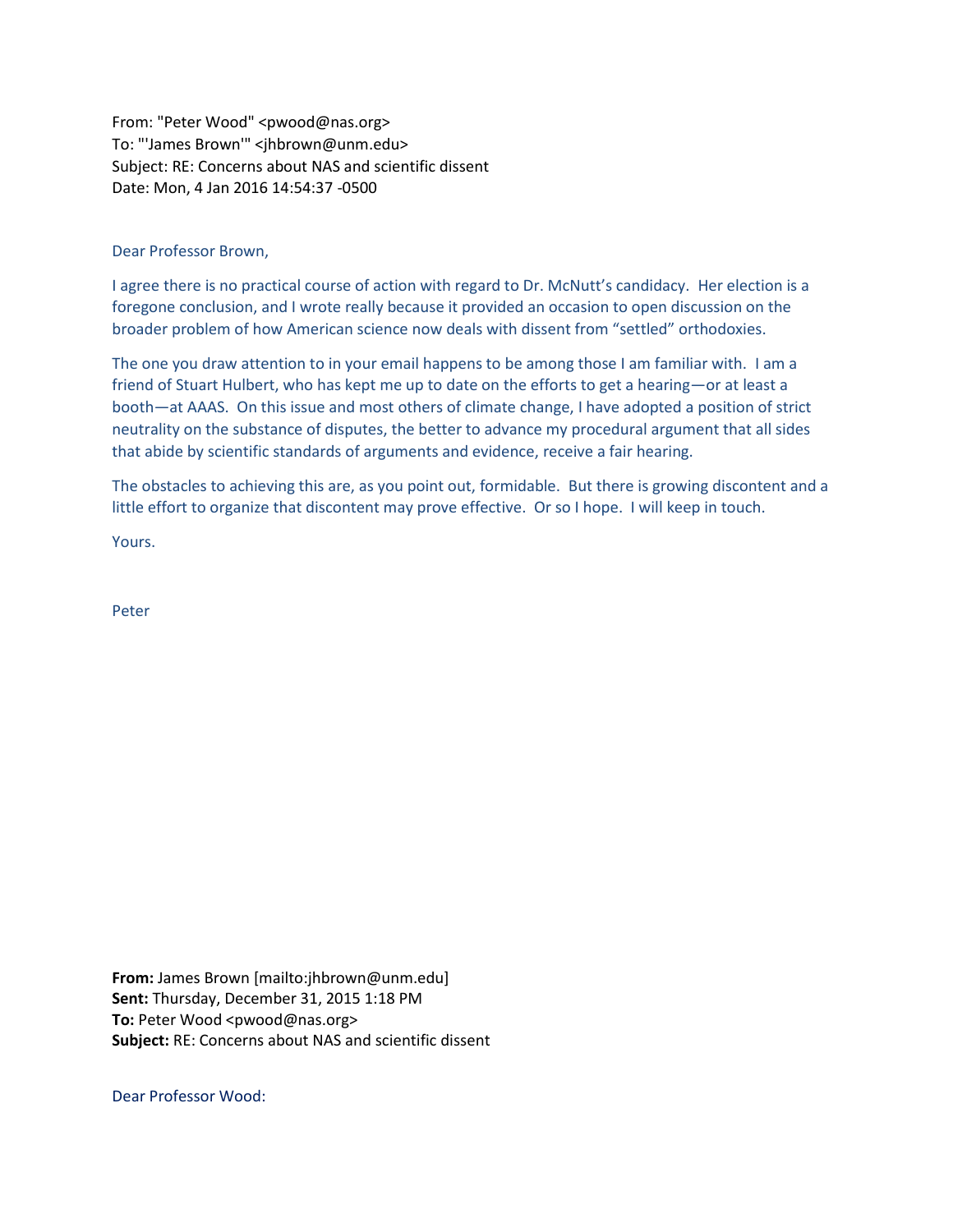Thanks for your letter. I should start by saying that I abhor the politics of science at the highest levels, including NAS. I am not good at it and I avoid it as much as possible. Your concerns about Dr. McNutt's candidacy for President of NAS seem sufficiently well-founded to be taken very seriously. It is unfortunate that there is not an open contest between at least two candidates with different backgrounds, perspectives, and agendas. But I am not sure what I might do, individually or in concert with others at this point.

I do have very serious concerns about the more general issue of the "orthodoxy. It is leading to the politicization science by a relatively small cadre of influential scientists, who seem too willing to go along with and even to support powerful, deeply entrenched political and economic agendas. Our own research on "human macroecology" challenges a number of entrenched positions and interests in areas that are critical for the future of our human species and civilization. These include population and economic growth, depletion of fossil fuels and other resources, "sustainability", food security, and human behavior. Our papers have frequently been rejected by major journals, including Nature, Science, and PNAS (two of my member-contributed papers were rejected, and the rejection rate for these is about 4%). This work has eventually been published elsewhere (I attach a few PDFs). So far, to my knowledge, our basic data, analyses, and interpretations have never been seriously challenged. But our work and similar studies and warnings by others (e.g., Paul Ehrlich) are simply ignored. The establishment simply goes on saying that there is still time to address the critical problems of human ecology, everything will be OK if we can just marshal the technology and political will to do the right thing. I have supported the effort of an organization, "Scientists and Environmentalists for Population Stabilization" (SEPS), which has tried unsuccessfully for at least two years to get permission for a booth at the annual meeting of AAAS. The above concerns obviously also apply to the whole complex area of climate change, where I have not worked, but where I, too, worry about the dangers of group-think and group-speak.

I write this not to gripe about our work being ignored, but to agree with your larger point that the present scientific system, both in the US and internationally, is too powerful and seriously biased. The course of science seems to be influenced more by the market economy, military-industrial complex, and political correctness than by the individual scientists working away in their laboratories and the field. The power and influence of the establishment is entrenched in our scientific societies, journals, grant agencies, and representation on national and international panels. Dissenting voices and scientifically well-supported warnings are not appreciated. I suspect that the current system is too big and powerful to change, and I fear for the future of my grandchildren.

Thanks for listening. Please keep me posted if your efforts gain traction. I will see there is something I might be able to contribute.

Sincerely,

Jim Brown

James H. Brown Distinguished Professor of Biology Emeritus, University of New Mexico 636 Piney Way, Morro Bay, CA 93442; phone 805-225-1326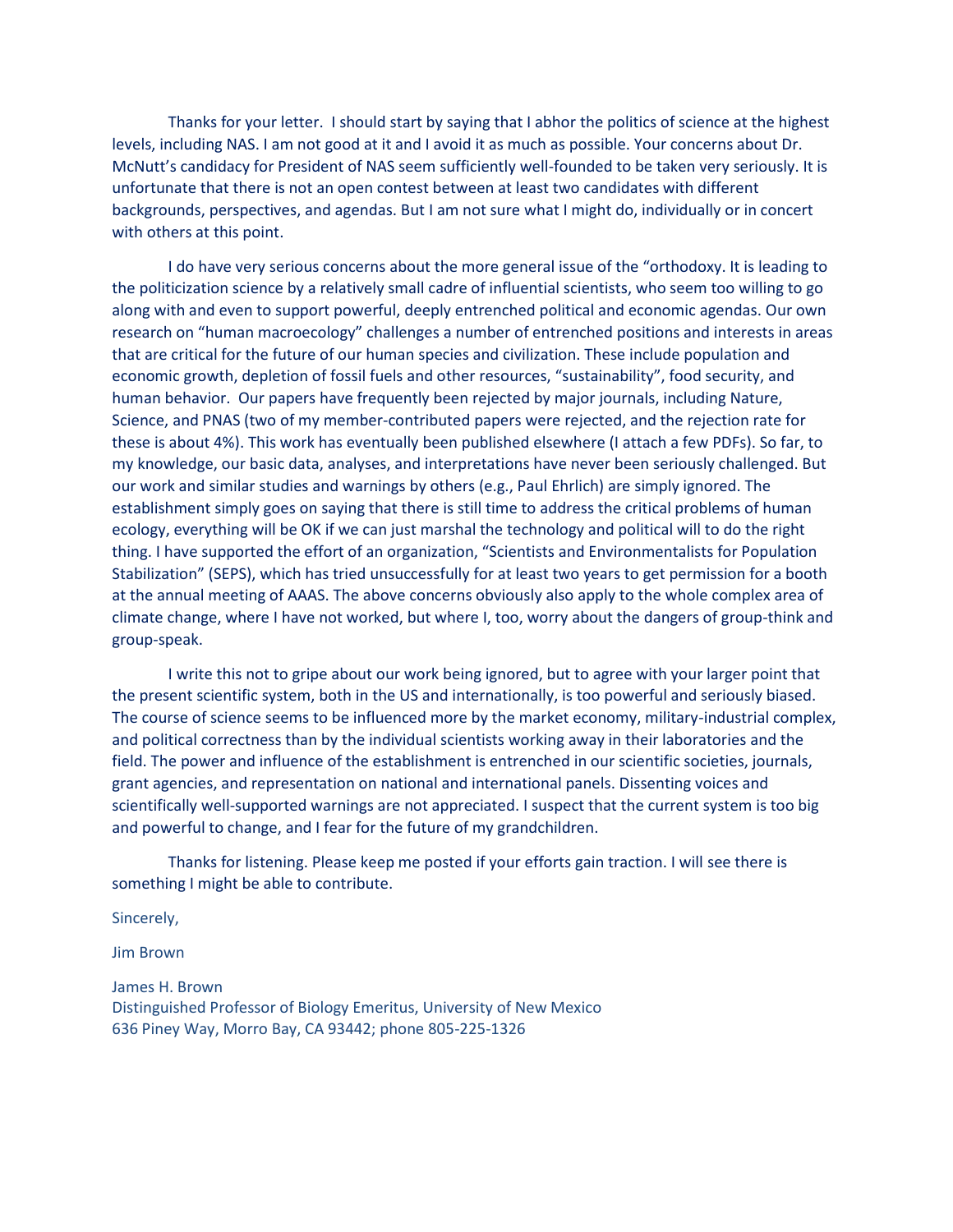**From:** Peter Wood [\[mailto:pwood@nas.org\]](mailto:pwood@nas.org) **Sent:** Wednesday, December 30, 2015 12:54 PM **To:** James Brown [<jhbrown@unm.edu>](mailto:jhbrown@unm.edu) **Subject:** Concerns about NAS and scientific dissent

December 30, 2015

Professor James H. Brown National Academy of Sciences Member

Dear Professor Brown,

This is an NAS to NAS letter—which requires some "disambiguation." I am president of the National Association of Scholars, founded in 1987, and whose organizers apparently didn't give much thought to the space already occupied by those initials by the National Academy of Sciences, founded 124 years earlier. I'll defer to the Academy's seniority by reserving NAS in what follows for the body of scientists who incorporated during President Lincoln's tenure. The National Association of Scholars is a broad-based group of academics that includes professors in the humanities and social sciences (I'm an anthropologist) as well as the natural sciences.

The occasion for this letter is Dr. Marcia K. McNutt, Editor-in-Chief of *Science*, who is the only official candidate to be the next president of the National Academy of Sciences. The National Association of Scholars does not oppose Dr. McNutt's candidacy. We are, however, concerned about the current state of discourse in the sciences. And Dr. McNutt's candidacy provides a good occasion to bring these forward. That is because she has played a significant role in three active controversies involving national regulatory policy that deserve attention in themselves and that are also part of a larger problem.

The larger problem is how the scientific establishment, particularly *Science* and NAS, should evaluate and respond to serious dissent from legitimate scientists. This is an especially important consideration for NAS, which was established to provide "independent, objective advice on issues that affect people's lives worldwide."

The three controversies are:

1. The status of the **linear no-threshold (LNT) dose-response model** for the biological effects of nuclear radiation. The prominence of the model stems from the June 29, 1956 *Science* paper, "Genetic Effects of Atomic Radiation," authored by the NAS Committee on the Biological Effects of Atomic Radiation. This paper is now widely questioned and has been seriously critiqued in many peer-reviewed publications, including two detailed 2015 papers. These criticisms are being taken seriously around the world, as summarized in a December 2, 2015 *Wall Street Journal* commentary. In August 2015 four distinguished critics of LNT made a formal request to Dr. McNutt to examine the evidence of fundamental flaws in the 1956 paper and retract it. However, on August 11, 2015 Dr. McNutt rejected this request without even reviewing the detailed evidence. Furthermore, Dr. McNutt did not even consider recusing herself and having independent reviewers examine evidence that challenges the validity of both a *Science* paper and an NAS Committee Report.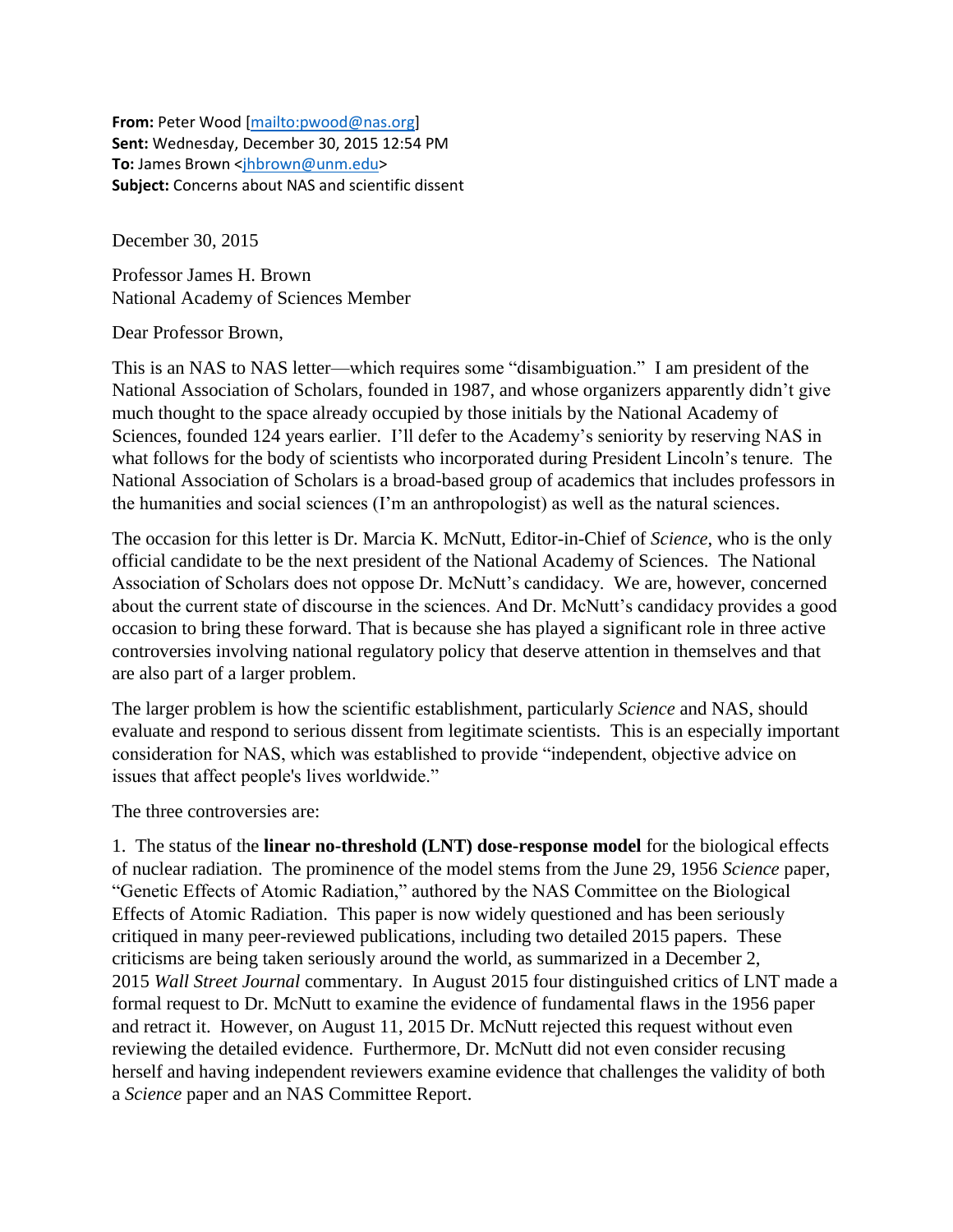This is a consequential matter that bears on a great deal of national public policy, as the LNT model has served as the basis for risk assessment and risk management of radiation and chemical carcinogens for decades, but now needs to be seriously reassessed. This reassessment could profoundly alter many regulations from the Nuclear Regulatory Commission, Environmental Protection Agency, and other government agencies. The relevant documents regarding the 1956 *Science* paper and Dr. McNutt can be examined at [www.nas.org/images/documents/LNT.pdf.](http://www.nas.org/images/documents/LNT.pdf)

2. Extensive evidence of scientific misconduct in the epidemiology of **fine particulate air pollution** (PM2.5) and its relationship to mortality. Since 1997 EPA has claimed that lifetime inhalation of about a teaspoon of particles with diameter less than 2.5 microns *causes* premature death in the United States and it established an national regulation based on this claim. *Science* has provided extensive news coverage of this issue and its regulatory significance, but has never published any scientific criticism of this questionable claim, which is largely based on nontransparent research.

Earlier this year, nine accomplished scientists and academics submitted to *Science* welldocumented evidence of misconduct by several of the PM2.5 researchers relied upon by EPA. The evidence of misconduct was first submitted to Dr. McNutt in a detailed June 4, 2015 email letter, then in a detailed July 20, 2015 Policy Forum manuscript "Transparent Science is Necessary for EPA Regulations," and finally in an August 17, 2015 Perspective manuscript "Particulate Matter Does Not Cause Premature Deaths." Dr. McNutt and two *Science* editors immediately rejected the letter and the manuscripts and never conducted any internal or external review of the evidence. This a consequential matter because many multi-billion dollar EPA air pollution regulations, such as, the Clean Power Plan, are primarily justified by the claim that PM2.5 is killing Americans. The relevant documents regarding this controversy can be examined at [https://www.nas.org/images/documents/PM2.5.pdf.](https://www.nas.org/images/documents/PM2.5.pdf)

3*. Science* promotes the so-called **consensus model of climate change** and excludes any contrary views. This issue has become so polarized and polarizing that it is difficult to bring up, but at some point the scientific community will have to reckon with the dramatic discrepancies between current climate models and substantial parts of the empirical record. Recent evidence of *Science* bias on this issue is the June 26, 2015 article by Dr. Thomas R. Karl, "Possible artifacts of data biases in the recent global surface warming hiatus"; the July 3, 2015 McNutt editorial, "The beyond-two-degree inferno"; the November 13, 2015 McNutt editorial, "Climate warning, 50 years later"; and the November 25, 2015 AAAS News Release, "AAAS Leads Coalition to Protest Climate Science Inquiry."

Dr. McNutt's position is, of course, consistent with the official position of the AAAS. But the attempt to declare that the "pause" in global warming was an illusion has not been accepted by several respected and well-informed scientists. One would not know this, however, from reading *Science*, which has declined to publish any dissenting views. One can be a strong supporter of the consensus model and yet be disturbed by the role which *Science* has played in this controversy. Dr. McNutt and the journal have acted more like partisan activists than like responsible stewards of scientific standards confronted with contentious claims and ambiguous